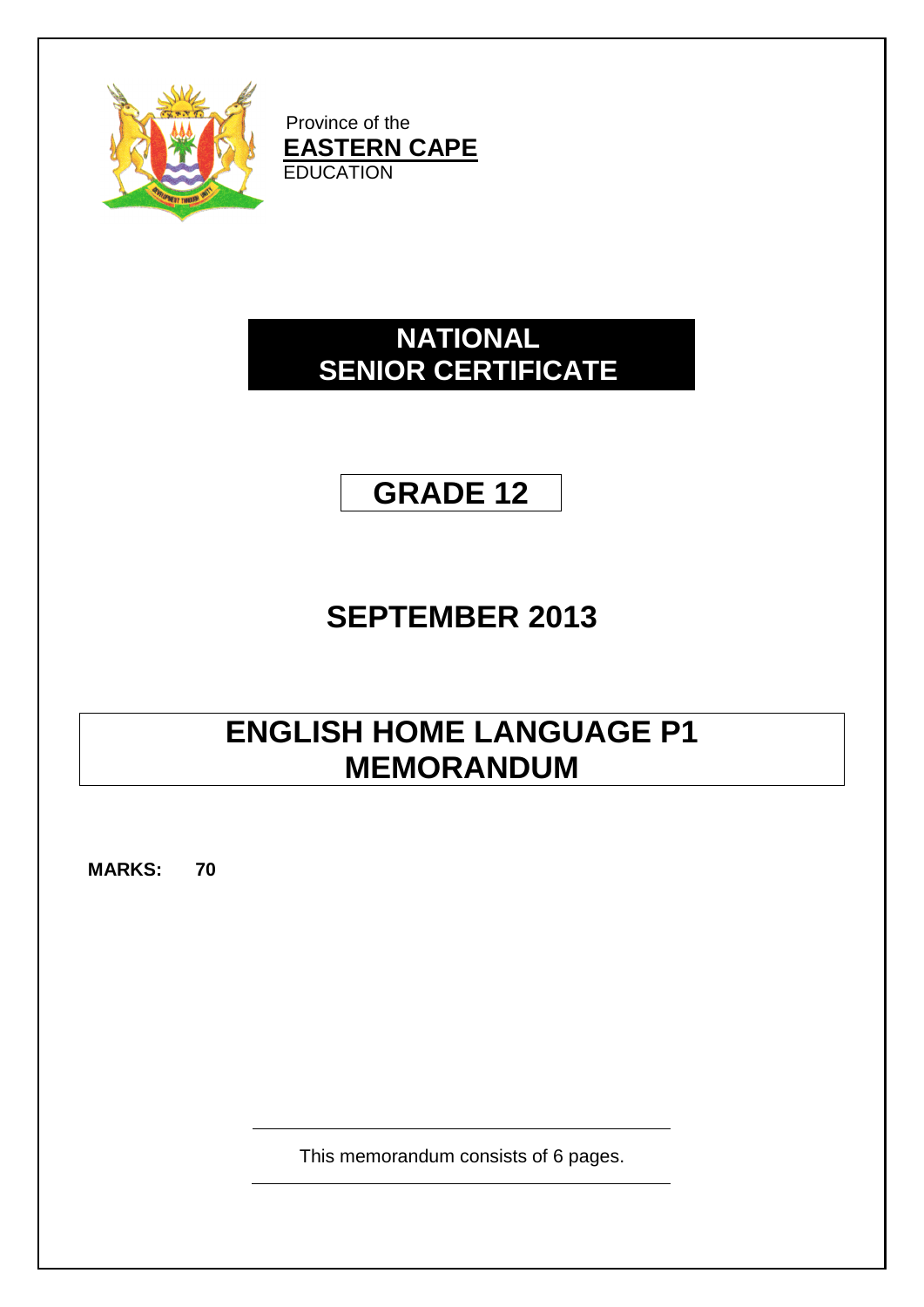## **NOTE:**

- This marking memorandum is intended as a quide for markers.
- It is by no means prescriptive or exhaustive.
- Candidates' responses should be considered on merit.
- Answers should be assessed holistically and points awarded where applicable.
- The memorandum should be discussed before the commencement of marking.

## **INSTRUCTIONS TO MARKERS**

Marking the comprehension:

- Incorrect spelling in one-word answers should not be marked wrong, unless the spelling changes the meaning of the word.
- Incorrect spelling and language errors in longer responses should not be penalised, because the focus is on understanding.
- For open-ended questions, no marks should be awarded for YES/NO or I AGREE/I DISAGREE. The reason/substantiation/motivation is what should be considered.
- For TRUE/FALSE or FACT/OPINION questions, the mark should be split, i.e. award 1 mark for TRUE/FALSE or FACT/OPINION and a mark for the reason/substantiation/motivation/quotation. The mark for the reason/substantiation/ motivation/quotation should only be awarded if the TRUE/FALSE or FACT/OPINION part of the question is correct. One cannot award a mark for substantiation or an interpretation (TRUE/FALSE or FACT/OPINION) that was wrong in the first place.
- For questions which require quotations from the text, do not penalise candidates for omitting the quotation marks or for an incorrect spelling within the quotation.
- When one-word answers are required and the candidate gives a whole sentence, mark correct provided that the correct word is underlined/highlighted.
- When two/three facts/points are required and a range is given, mark only the first two/three.
- If a candidate uses words from a language other than the one being examined, disregard those words, and if the answer still makes sense, do not penalise. However, if a word from another language is used in a text and required in an answer, this will be acceptable.
- Accept dialectal variations.
- For multiple-choice questions, accept BOTH the letter corresponding to the correct answer AND the answer written out in full.

# **SECTION A: COMPREHENSION**

## **QUESTION 1: READING FOR MEANING AND UNDERSTANDING**

- 1.1 1.1.1 Juggling (1)
	- 1.1.2 While we may think we are achieving more, we are actually far less efficient as we multi-task. (2)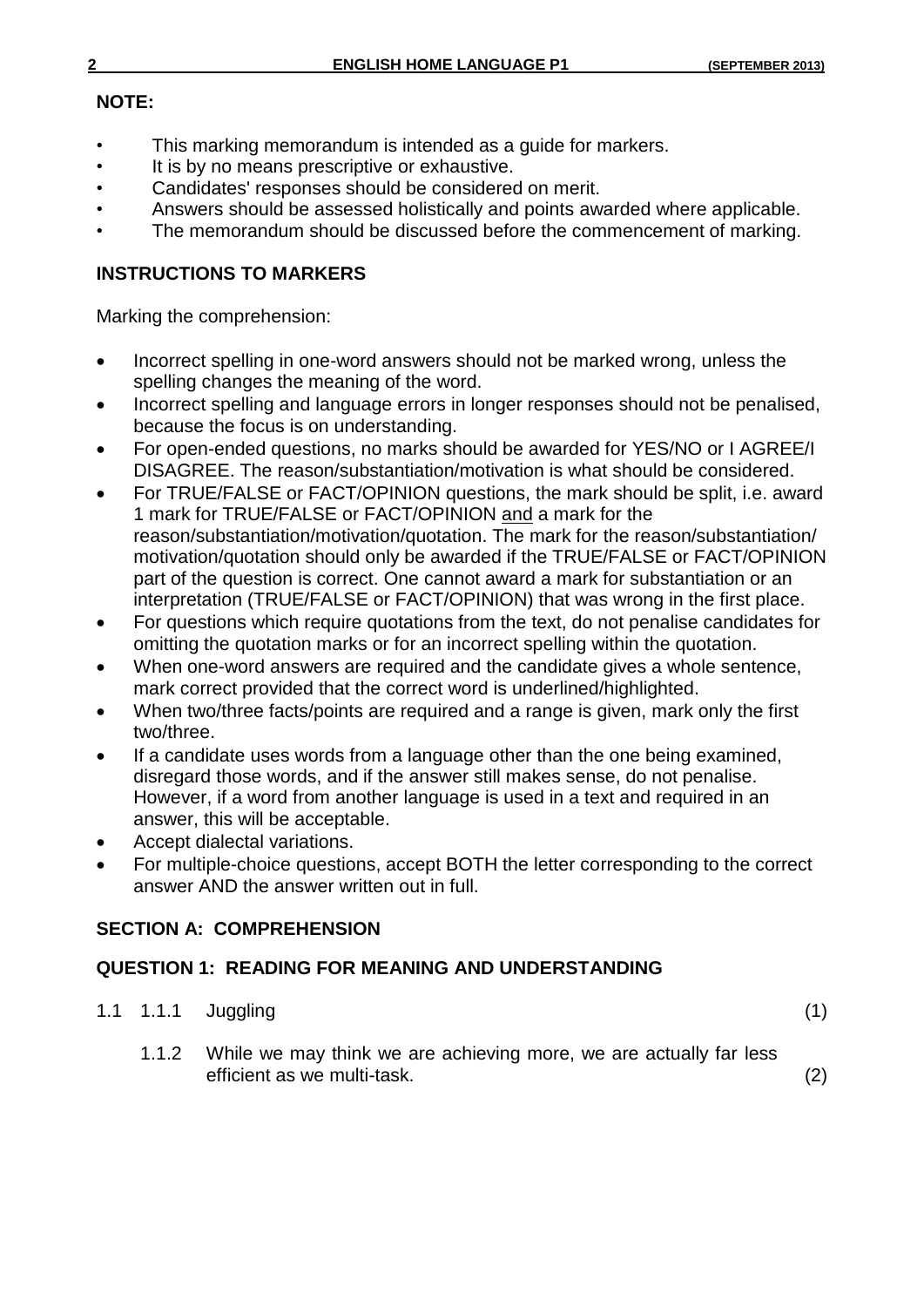|      | (SEPTEMBER 2013)                                                                                                                                                                                                                                      | <b>ENGLISH HOME LANGUAGE P1</b>                                                                                                                                                                                                                                                                                             | $\overline{\mathbf{3}}$ |  |
|------|-------------------------------------------------------------------------------------------------------------------------------------------------------------------------------------------------------------------------------------------------------|-----------------------------------------------------------------------------------------------------------------------------------------------------------------------------------------------------------------------------------------------------------------------------------------------------------------------------|-------------------------|--|
| 1.2  | 1.2.1                                                                                                                                                                                                                                                 | He thinks we over-extend ourselves (crazy and busy have become<br>one word), he uses the prefix "over" twice for emphasis and he<br>forecasts disaster in "about to snap" – the stress will be too late to<br>remedy.                                                                                                       | (3)                     |  |
|      | 1.2.2                                                                                                                                                                                                                                                 | Illusion is not reality – we may fool ourselves that we are achieving<br>more, but this is not the truth.                                                                                                                                                                                                                   | (2)                     |  |
|      | 1.2.3                                                                                                                                                                                                                                                 | "It's like playing tennis with three balls" – a tennis player needs to<br>focus on and hit only one ball at a time – trying to play with three will<br>only spell disaster.                                                                                                                                                 | (3)                     |  |
| 1.3  | D                                                                                                                                                                                                                                                     | detached                                                                                                                                                                                                                                                                                                                    | (1)                     |  |
| 1.4  | 1.4.1                                                                                                                                                                                                                                                 | They (smartphones and cellphones) are the product or<br>offspring/creations which have developed from computers and<br>all related technology.<br>There are many smartphones and cellphones - they are<br>everywhere. They are a source of distraction that encourages                                                      |                         |  |
|      |                                                                                                                                                                                                                                                       | multitasking.                                                                                                                                                                                                                                                                                                               | (2)                     |  |
|      | 1.4.2                                                                                                                                                                                                                                                 | It is unusual to see an actual person in the office as nearly all<br>communication is electronic nowadays.                                                                                                                                                                                                                  | (1)                     |  |
| 1.5  | Just as a bottleneck narrows and makes it slower for contents of a bottle to<br>escape, so multitasking can form a blockage/crowding of ideas as we try to<br>deal with too much at the same time. The brain will not know which to<br>process first. |                                                                                                                                                                                                                                                                                                                             |                         |  |
| 1.6  | Too many interruptions/not being able to see each task through to its<br>completion.                                                                                                                                                                  |                                                                                                                                                                                                                                                                                                                             |                         |  |
| 1.7  | This implies that we can no longer concentrate on one task at a time. We<br>like to change tasks ourselves/we naturally change focus as we work.                                                                                                      |                                                                                                                                                                                                                                                                                                                             |                         |  |
| 1.8  | There will be less stress(1), less frustration(1) and less guilt(1).<br>(3)                                                                                                                                                                           |                                                                                                                                                                                                                                                                                                                             |                         |  |
| 1.9  |                                                                                                                                                                                                                                                       | Shoulders slumped/arms hanging - cannot decide on task. (1)<br>Downturned mouth - has given up, feels dejected. (1)<br>Being diverted by arrows - all tasks demanding his attention./All<br>electronic devices demanding his attention - probably noisy and<br>urgent. $(1)$                                                | (3)                     |  |
| 1.10 |                                                                                                                                                                                                                                                       | Yes – shows how multitasking is counter-productive. Perhaps more<br>exaggerated than TEXT A (especially as focus is largely on technology), but<br>definitely conveys the message well. Also shows results of attempts at multi-<br>tasking on the individual – distracted, dejected, exhausted.<br><b>TOTAL SECTION A:</b> | (3)<br>30               |  |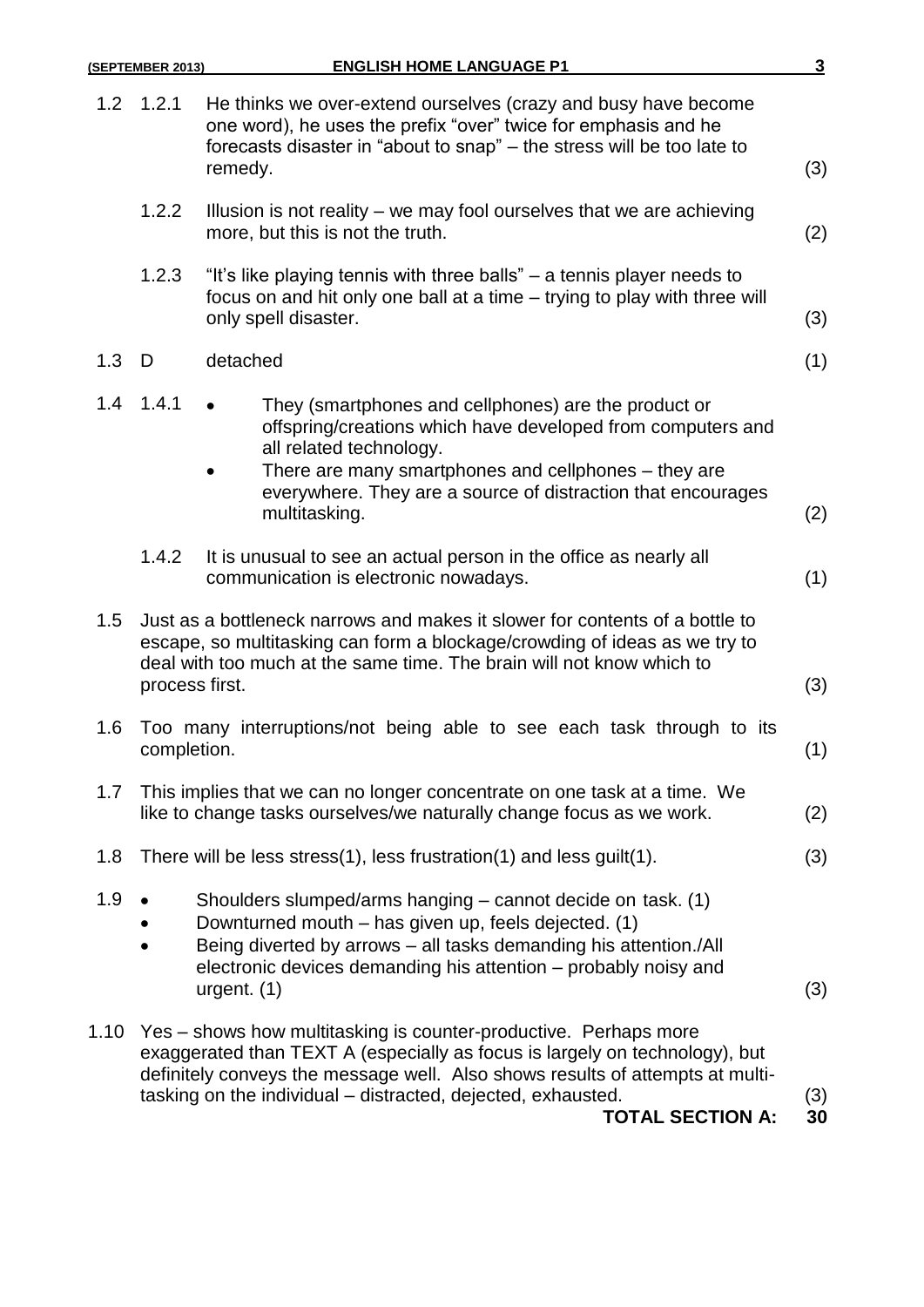### **SECTION B: SUMMARY**

## **QUESTION 2: SUMMARISING IN YOUR OWN WORDS**

Note:

Use the following main points as a guideline. Candidates must include seven points in either a point-form or a paragraph-form summary of 100 words. The imperative (instruction) format is to be credited.

### **POINTS TO INCLUDE:**

- **• Clearly announce that you have set yourself a deadline.**
- **• Prioritise so that you do the most important task first.**
- **• Constantly re-affirm yourself./Tell yourself to focus by repeating a mantra.**
- **• Do not allow yourself to be side-tracked/get started immediately.**
- **• Encourage yourself to work by using incentives.**
- **• Plan your days carefully.**
- **• Make sure that you book important events in time.**
- **• Do not let those who will sidetrack you do so. /Tell people who need your attention that you have to meet a deadline before you can see them.**

### **Marking the summary**

### **The summary must be marked as follows:**

- Candidates should present the summary in the required format. Summaries not presented in the required format but reflecting another format of summarising as prescribed in the Subject Statement for languages **should be assessed**.
- Candidates **must** indicate the word count **correctly**.

### **Award marks as follows:**

- 7 marks for 7 points
- 3 marks for language
- **To avoid the anomaly that a candidate is able to score more marks for language than for the summary which is the core assessment task, please take note that the language mark distribution shall be as follows:**
	- o To be awarded **1 language mark**, at least **1 – 3** points should be correct.
	- o To be awarded **2 language marks**, at least **4 – 5** points should be correct.
	- o To be awarded **3 language marks**, at least **6 – 7** points should be correct.

#### **NOTE:**

- **•** Abbreviations should not be used but should they appear in the summary they must be counted as the number of words they represent.
- **•** Markers are required to verify the number of words used.
- **•** If the word limit is exceeded, read up to a maximum of 5 words above the stipulated upper limit and ignore the rest of the summary.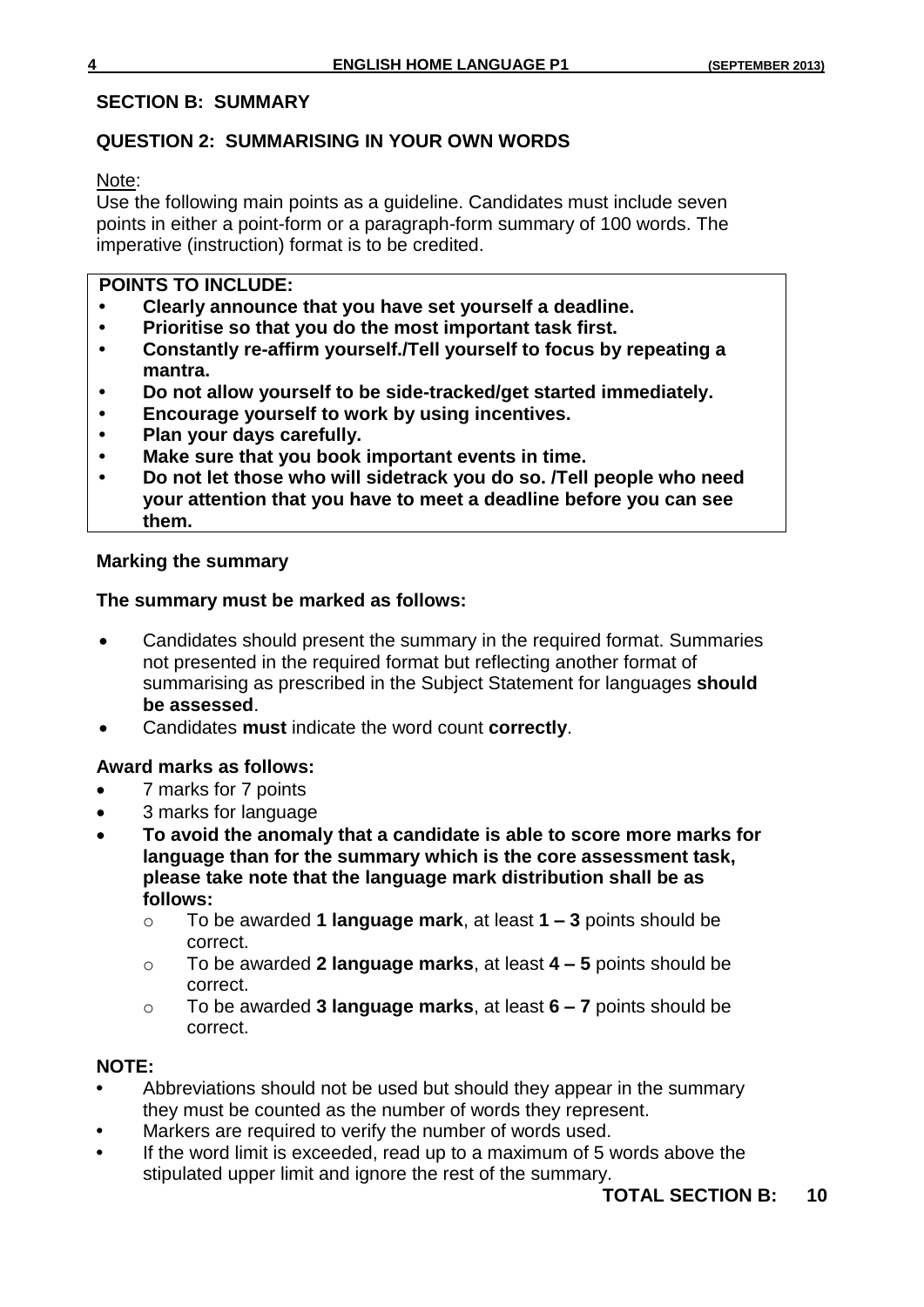# **SECTION C: LANGUAGE IN CONTEXT**

### **QUESTION 3: ANALYSING ADVERTISING**

| 3.1 | 3.1.1 | Be clear about your future.                                                                                                                                                                                                                     | (1)         |
|-----|-------|-------------------------------------------------------------------------------------------------------------------------------------------------------------------------------------------------------------------------------------------------|-------------|
|     | 3.1.2 | Each letter (CLEAR) introduces the key word (choose, learn, earn,<br>apply and register) which relates to the passing years of the<br>learner's life/career.                                                                                    | (2)         |
| 3.2 | 3.2.1 | Books – relate to studies/ too many makes studying seem<br>overwhelming.                                                                                                                                                                        | (1)         |
|     | 3.2.2 | Stethoscope – career in medical field is possible after studying at<br>UJ.                                                                                                                                                                      | (1)         |
|     | 3.2.3 | Aeroplane – opportunity to travel with good education from<br>UJ/career in aeronautics possible/not relevant because travel is not<br>the point of studying/accessible to students living far away.                                             | (1)         |
| 3.3 | 3.3.1 | Rethink education. Reinvent yourself. (No mark for quote alone.)                                                                                                                                                                                |             |
|     |       | Yes – implies you can start again with use of prefix " $re$ " – gives<br>hope for change.<br>No – quite insulting to serious students who know the value of<br>education and who have no desire to be someone they are not<br>- "reinvent(ed)". | (2)         |
|     | 3.3.2 | Yes – seems upmarket/positive, offers good degrees,<br>understands steps a learner must follow and implies that<br>learner can re-invent himself.<br><b>OR</b>                                                                                  |             |
|     |       | No - too many books are off-putting, not enough detail about<br>courses offered, does not offer what (I) want to study.<br>[Credit all reasonable opinions.]                                                                                    | (2)<br>[10] |